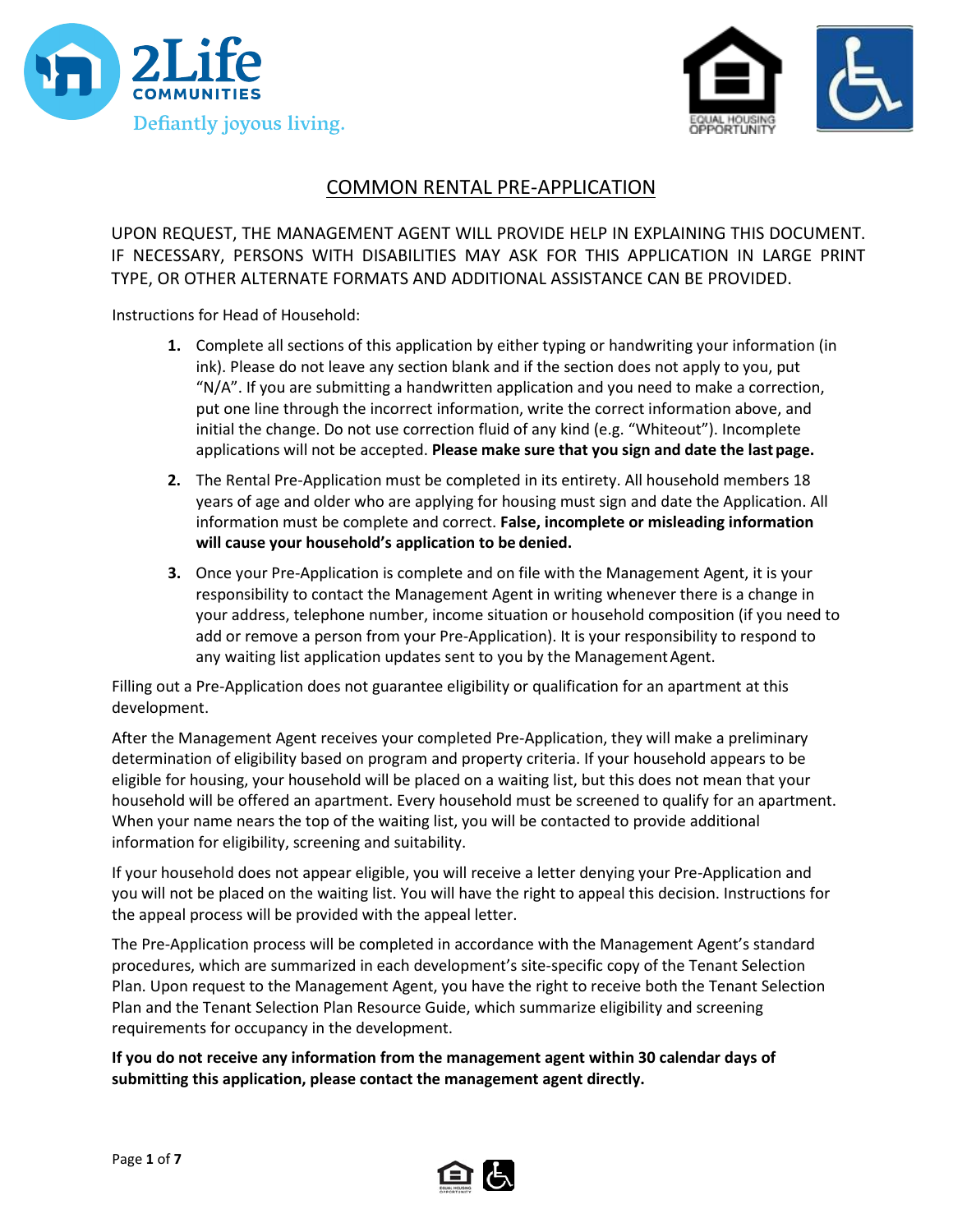This is an important document. If you require language interpretation, please call the management agent for this development directly.

Este es un documento importante. Si usted requiere interpretación de idioma, por favor llame directamente al agente de gestión para la propiedad.

这是一份重要文件,如果您需要翻译,请直接致电该物业的代理。

Este é um documento importante. Se precisar de interpretação de linguagem, favor chamar diretamente o agente de administração da propriedade.

Este é um documento importante. Caso você precise de interpretação de idiomas, por favor, ligue diretamente para o agente responsável por gerenciar a propriedade.

"Это важный документ. Если Вам необходима интерпретация языка, обратитесь, пожалуйста, непосредственно к административному агенту по поводу данного объекта."

Se yo dokiman enpòtan. Si ou bezwen sèvis entèpretasyon, tanpri rele ajan jesyon an, pou pwopriyete an, dirèkteman.

Questo è un documento importante. Se si ha bisogno di un interprete per la lingua, chiamare l'agente responsabile, per la proprietà, direttamente.

Đây là một tài liệu quan trọng. Nếu quý vị cần phiên dịch, vui lòng gọi trực tiếp cho đại lý bất động sản.

េន**ះ �ឯក�រស**ំ�ន់។ ្រុបស៊ិេនេើរើអ�រុកតវ� �� ប**ក្ខេងបង្កូ**នស឴ួមទ**ួរស**័ព**□េ ← ଈ** កា់��រុេគេប់់់ុខគងស**ុរ �**ប់់អចលន<sub>ါ</sub>្រទព្∎េន**ះេ** ି ଈାଧ ପୁରୁ ା ଦ୍ରା

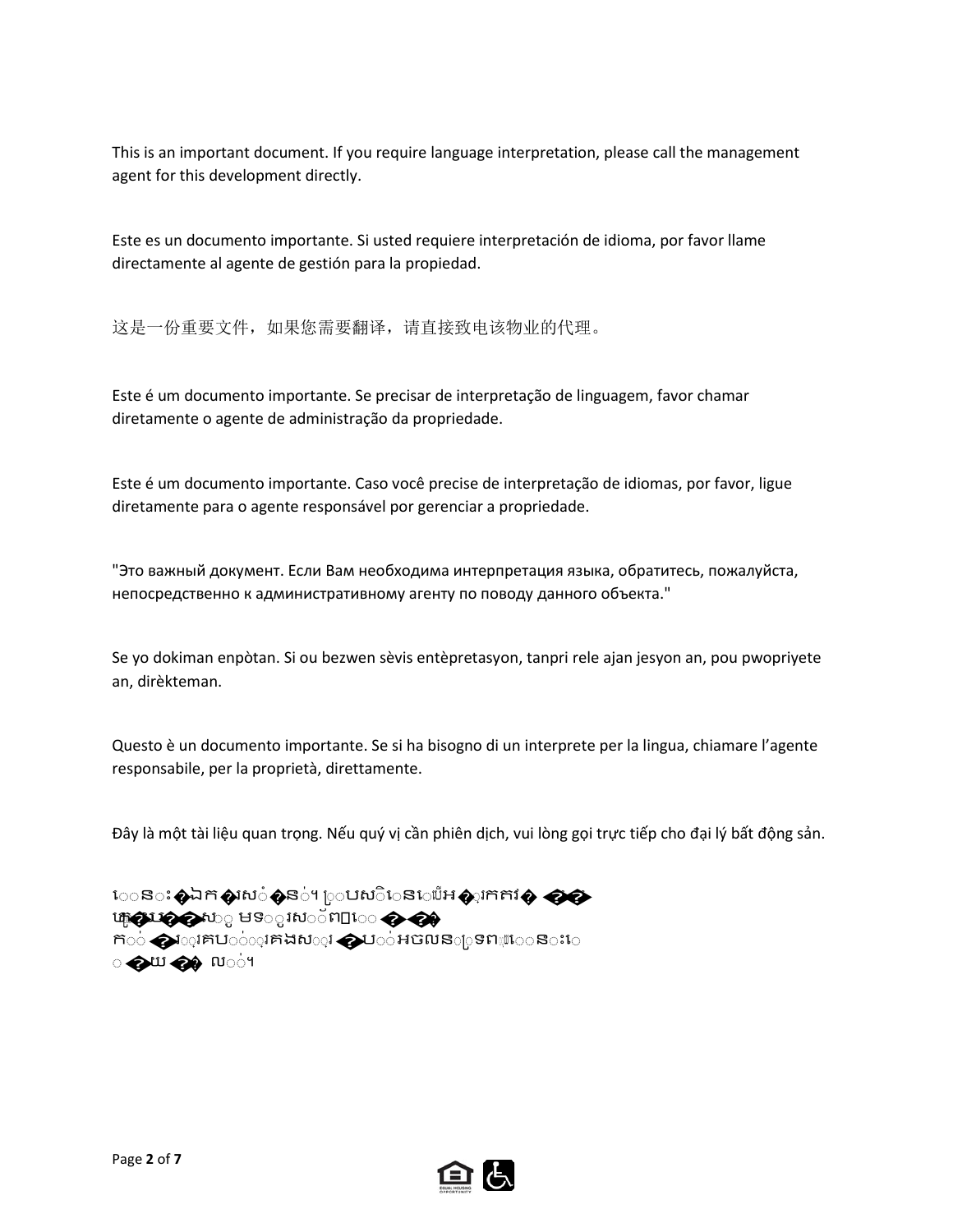

| Name of Development APPLYING TO: |                                                                  | $\Box$ Brown House $\Box$ Coleman House $\Box$ Golda Meir House |
|----------------------------------|------------------------------------------------------------------|-----------------------------------------------------------------|
|                                  | $\Box$ Kurlat House $\Box$ Leventhal House $\Box$ Shillman House |                                                                 |
|                                  | $\Box$ Ulin House $\Box$ Weinberg House $\Box$ Shirley Meadows   |                                                                 |
| <b>Development Address:</b>      |                                                                  |                                                                 |
| <b>Management Agent:</b>         |                                                                  |                                                                 |
| <b>Development Phone Number:</b> |                                                                  |                                                                 |

**ThisformmustbefilledoutinEnglish. Please typeorprint neatlyinink.Allfieldsarerequired. Read theinstructions before completingeach item. Complete applications may be submitted by mail to 2Life Communities, 30 Wallingford Rd, Brighton, MA 02135; by fax to (617) 912-8429; or by email to Leasing@2LifeCommunities.org**

### **1. Name and address of Head of Household**

| Last Name              |                          | <b>First Name</b> | Middle Initial    |
|------------------------|--------------------------|-------------------|-------------------|
| <b>Mailing Address</b> |                          |                   | Apt. #            |
| City                   |                          | State             | Zip               |
|                        | $\overline{\phantom{a}}$ |                   | □Home □Cell □Work |
| Area Code              | <b>Telephone Number</b>  |                   |                   |

Email

**2. How many bedrooms does the household require?** 0☐ 1☐ 2☐ 3☐ 4☐ 5☐

**3. Do you or does any member of your household need any specific features or apartment designs, such as, wheelchair** accessibility, visual aids (Braille), or apparatus for hearing assistance? □ □Yes □No

If yes, please describe:

**4. List all the states where all household members have lived:**

**5. Are you or any household member required to register as a Sex Offender under Massachusetts or anyother state law?** ☐Yes ☐No

If yes, list the name of the person(s); the state where registration(s) needsto be filed and the length of time for which the registration is required.

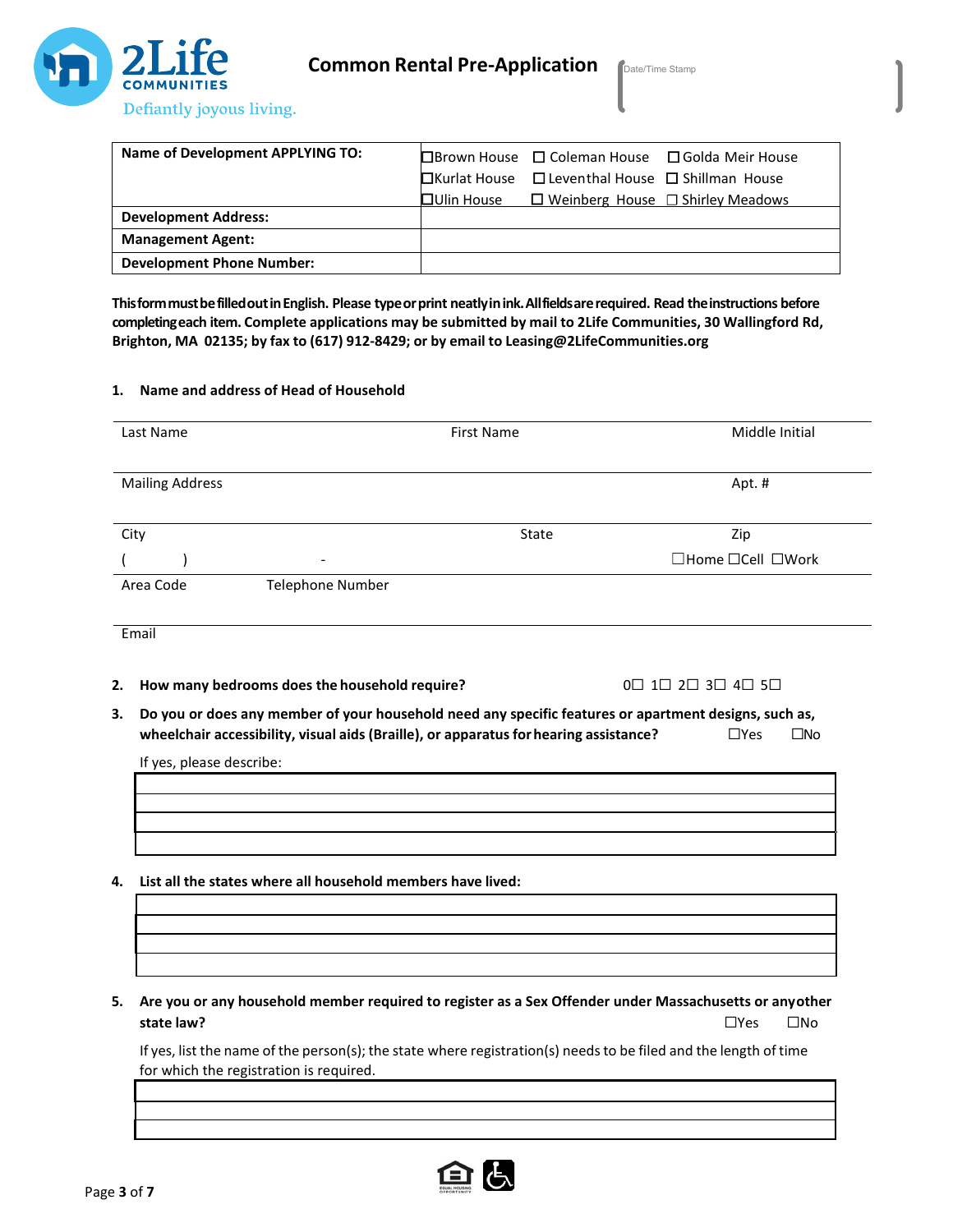# **6. Does the household have a Federal or State mobile housing voucher?** ☐Yes ☐No *Agency*:

The Management Agent will not discriminate based on mobile voucher holder status. This question is asked for the sole purpose to: (1) determine an applicant household's ability to pay rent for a unit that does not have project based rental subsidy; or (2) advise applicant households who are applying for a unit with project-based rental subsidy that if they move into such a unit that already has subsidy with the unit, they will be required by their voucher agency to give up their mobile voucher.

### **7. As of January 31, 2010 were you 62 or older and receiving HUD rental assistance at another location?**

☐Yes ☐No

**8. List all persons who will live with you, (include unborn children and live-in-aides). If you anticipate any household composition change in the next 12 months, please include all persons you expect to live with you.**

| $\#$             | Relationship | <b>Last Name</b> | <b>First Name +</b><br><b>Middle Initial</b> | Social<br><b>Security</b><br>Number*<br>$($ ###-##-####) | <b>Birthdate</b><br>(mm/dd/yyyy) | Student?<br>(Y/N)<br><b>Full Time</b><br>(FT) or<br>Part Time<br>(PT) | <b>Disabled</b><br>(Y/N) |
|------------------|--------------|------------------|----------------------------------------------|----------------------------------------------------------|----------------------------------|-----------------------------------------------------------------------|--------------------------|
| $\mathbf{1}$     | Self         |                  |                                              |                                                          |                                  |                                                                       |                          |
| $\overline{2}$   |              |                  |                                              |                                                          |                                  |                                                                       |                          |
| $\mathbf{3}$     |              |                  |                                              |                                                          |                                  |                                                                       |                          |
| $\boldsymbol{4}$ |              |                  |                                              |                                                          |                                  |                                                                       |                          |
| 5                |              |                  |                                              |                                                          |                                  |                                                                       |                          |
| 6                |              |                  |                                              |                                                          |                                  |                                                                       |                          |

**\*Not providing a Social Security number for the Pre-Application will not preclude you from being put on the waitlist**

### **9. Ethnicity, race and disability status of household members**

(Optional Information/Your Answers Will Not Affect Your Application)

|                | Name | <b>Ethnicity</b><br>(Hispanic/Non-<br>Hispanic/Decline) | Race<br>(White/Black/Asian/American<br>Indian/Native<br>Hawaiian/Other/Decline) | <b>Disabled</b><br>(Y/N) |
|----------------|------|---------------------------------------------------------|---------------------------------------------------------------------------------|--------------------------|
| $\mathbf{1}$   |      |                                                         |                                                                                 |                          |
| $\overline{2}$ |      |                                                         |                                                                                 |                          |
| 3              |      |                                                         |                                                                                 |                          |
| 4              |      |                                                         |                                                                                 |                          |
| 5              |      |                                                         |                                                                                 |                          |
| 6              |      |                                                         |                                                                                 |                          |

**\*\*\*The Management Agent will not discriminate based on Disability status.**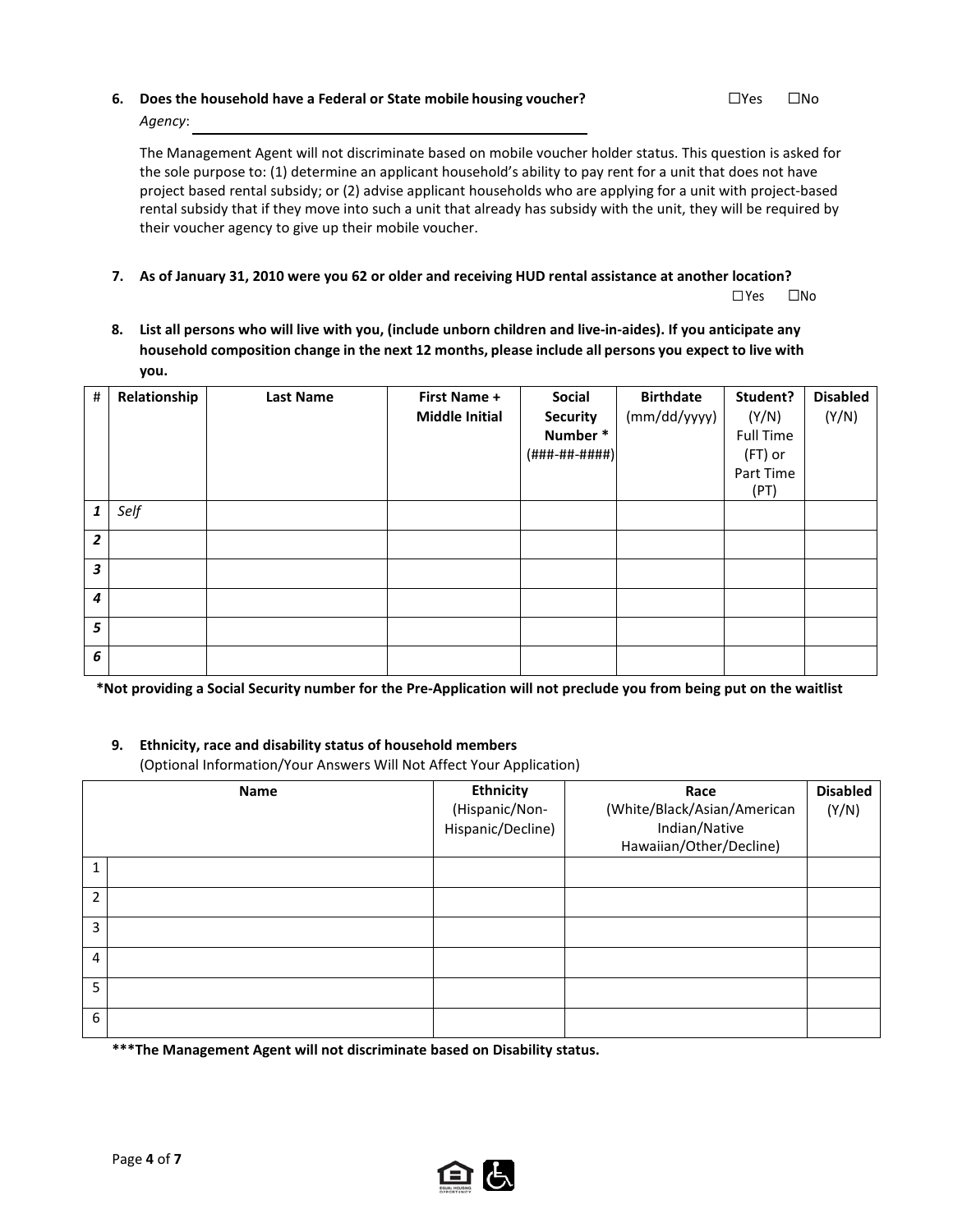**10. Total Income: A household's income is the total anticipated amount of money received by ALL members of the household over the next 12 months based on their current income and any income earned from assets** (starting from the date of application and projecting forward 12 months). This excludes income earned by live-in-aides.

### **10a**. **Total GROSS (before taxes) monthly income:***\$*

Income means money from ANY source including Wages (tips, bonus and commission, if applicable) Military Pay, Veterans Benefits, Disability Insurance Payments, SSA, SSI Federal, SSI State, Child Support, Alimony, Pension, Adoption Subsidy Payments, Education Grants, Stipends, Scholarships, Trade Union Benefits, Unemployment, Self- Employment Income, Public Assistance, Interest earned from Assets, Annuities, Workers Compensation, and Recurring Contributions such as: money someone gives you to pay your bills OR gives you as spending money OR the person uses to pay your bills directly.

# **10b. Value of household assets:** *\$* **Income earned from assets:** *\$*

Assets include checking and saving accounts, investments, stocks or bonds, mutual funds/trust accounts, certificates of deposit, IRA accounts (for example, 401K, Roth Keogh or other retirement investments), whole life insurance policy, and real estate of all household members. If any household member currently owns property, the total amount of equity in the home shall be added to their total value of assets.

### **11. Priorities and Preferences**

Some of the properties that you are applying to may have eligibility requirements, whereby specific priorities/preferences may apply. In order to be considered for certain priorities/preferences, please check below ALL that apply: (Please note: The selection of priorities/preferences could impact where you are placed on the waitlist). Some developments may have additional preferences that are not included on this list. You may contact the development directly to inquire about any additional preferences that may apply.

- ☐ Homeless due to Displacement by Natural Forces
- $\Box$  Homeless due to Displacement by Urban Renewal
- ☐ Homeless due to Displacement by Sanitary Code Violations
- ☐ Involuntary Displacement by Domestic Violence
- ☐ Homeless Veterans
- ☐ Local Preference Residents of
- ☐ Local Preference Worksin
- ☐ Local Preference Child of household attends school in
- ☐ HUD VAWA Certification (Violence Against Women Act)
- ☐ Rent Burdened 50% ofIncome
- ☐ Rent Burdened 40% ofIncome
- ☐ Victim of Hate Crime
- ☐ Other

Page **5** of **7**

- ☐ Other
- ☐ Other

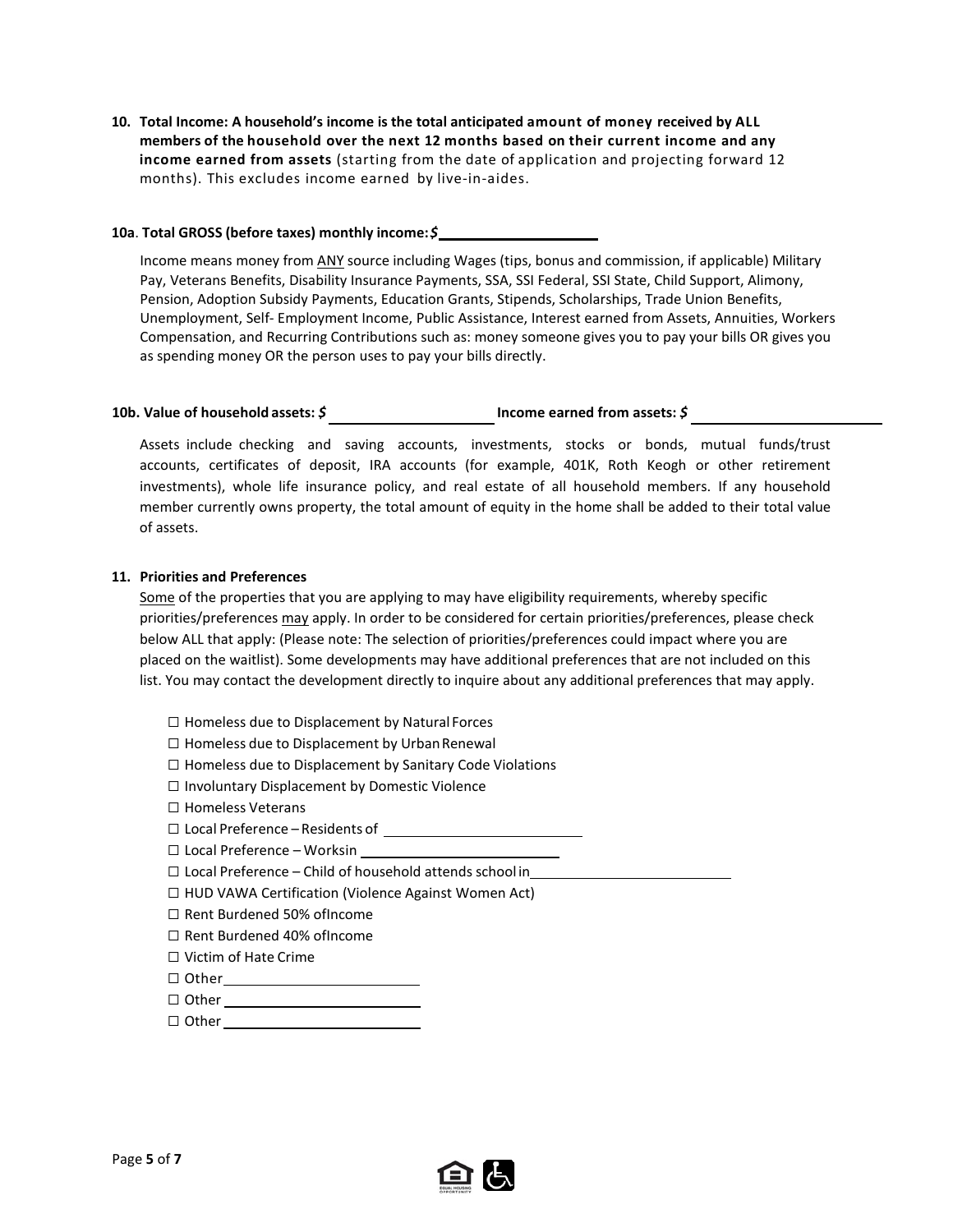As your application nears the top of the waiting list, management will require documentation to verify the priority/ preference selected.

In completing this Pre-Application, the Applicant has the right to include the name, address, telephone number, and other relevant information of a family member, friend, or advocate as the contact person to provide assistance to the Applicant in connection with this Pre-Application. (Federally assisted housing must include form HUD-92006, Supplemental and Optional Contact Information for HUD-Assisted Housing Applicants)

| <b>Contact Person Name</b> | Address | Telephone # |
|----------------------------|---------|-------------|

**Certification of applicant**: (All adult applicants, 18 or older, must sign thePre-Application.)

I/We certify that all information in this application is true to the best of my/our knowledge and I/we understand

- $\checkmark$  that false statements or information will lead to rejection of this Pre-Application or termination of tenancy after occupancy;
- $\checkmark$  that in consideration for being permitted to apply for this apartment, I, Applicant, do represent all information in this application to be true and that the owner/manager/employee/agent may rely on this information when investigating and accepting this Pre-Application;
- $\checkmark$  that the owner/manager/agent will rely on the information provided by the Applicant, once verified, to make a determination that Applicant is eligible and qualified forhousing.
- $\checkmark$  that I, the Applicant, must notify the properties, for which I have submitted a Pre-Application, of any change of address in writing and I understand that my Pre-Application may be cancelled if I fail to do so.

Applicant hereby authorizes the owner/manager/agent to make independent investigations to determine my credit, financial standing, criminal background, including sex offender registration history, landlord history, and personal references. No determination of actual suitability for housing will be made until the applicant comes to the top of the waiting list, completes the full rental application and screening is completed by the Agent and suitability for housing is determined.

Applicant authorizes landlords, personal references and credit and screening agencies to release any and all information to the owner/manager/employee or their agents or background checking agencies.

Applicant hereby releases, remises and forever discharges, from any action whatsoever, in law and equity, and all owners, managers and employees or agents, both of landlord and their credit checking agencies in connection with processing, investigating, or credit checking this application, and will hold harmless from any suit or reprisal whatsoever, except as otherwise limited by laws relating to the use of personal information, credit history or criminal background.

| Signature of head of household              | Date |
|---------------------------------------------|------|
|                                             |      |
| Signature of spouse or co-head of household | Date |
|                                             |      |
| Signature of co-head of household           | Date |
|                                             |      |
| Signature of co-head of household           | Date |

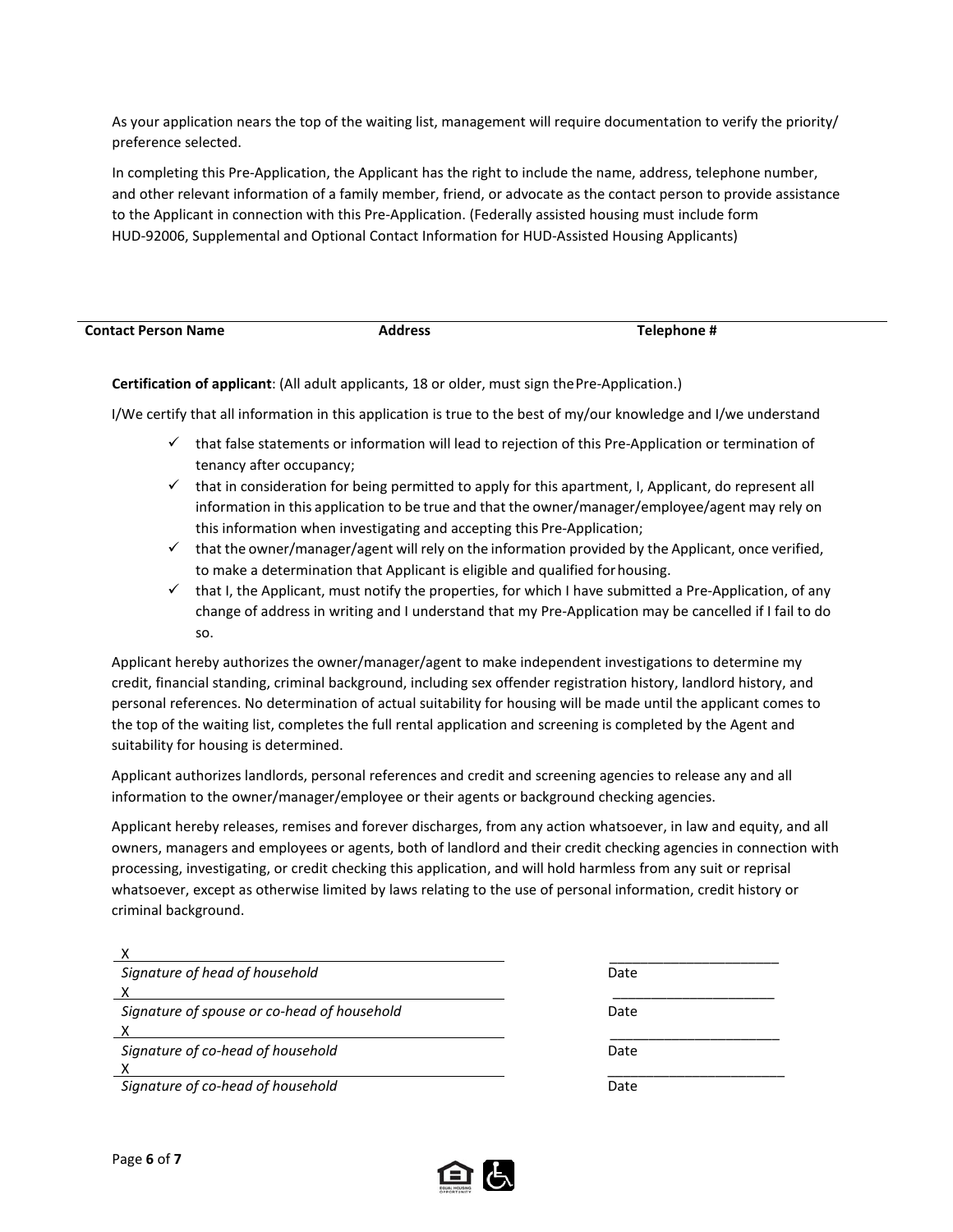**PENALTIES FOR MISUSING THIS CONSENT**: Title 18, Section 1001 of the U.S. Code states that a person is guilty of a felony for knowingly and willingly making false or fraudulent statements to any department of the United States Government. HUD and any owner (or any employee of HUD or the owner) may be subject to penalties for unauthorized disclosures of improper use of information collected based on the consent form. Use of the information collected based on this verification form is restricted to the purposes cited above. Any person who knowingly or willingly requests, obtains or discloses any information under false pretenses concerning an applicant or participant may be subject to a misdemeanor and fined not more than \$5,000. Any applicant or participant affected by negligent disclosure of information may bring civil action for damages, and seek other relief, as may be appropriate, for misusing the social security number as provided under the Social Security Act at 208 (a) (6), (7) and (8). Violation of these provisions are cited as violations of 42 U.S.C. 408 (a) (6), (7) and(8).

## RIGHT TO REASONABLE ACCOMMODATION

The Agent for this property provides persons with disabilities the opportunity to request a reasonable accommodation in order to apply to and participate in such programs and activities. The Agent for this property will consider a reasonable accommodation, upon request, for qualified people with disabilities when an accommodation is necessary to ensure equal access to the development, its amenities, services and programs. Reasonable accommodations may include changes to the building, grounds, or an individual unit; changes to policies, practices, and procedures; and mitigating circumstances.

### LIMITED ENGLISH PROFICIENCY

The Agent provides people whose primary language is not English and as a result have limited English proficiency, the opportunity to request free language assistance in order to apply to or participate in its programs and activities.

### FAIR HOUSING/EQUAL OPPORTUNITY INFORMATION

The Agent for this property does not discriminate on the basis of race, color, religion, national origin, gender, disability, familial status, marital status, sexual orientation, genetic information, veteran/military status, receipt of public assistance, ancestry, age, gender identity or other basis prohibited by federal, state, or local law in the access or admission to its programs or employment or its programs, activities, functions orservices.

**Please Note: If you do not receive any information from the management agent within 30 calendar days of submitting this application, please contact the management agent directly.**